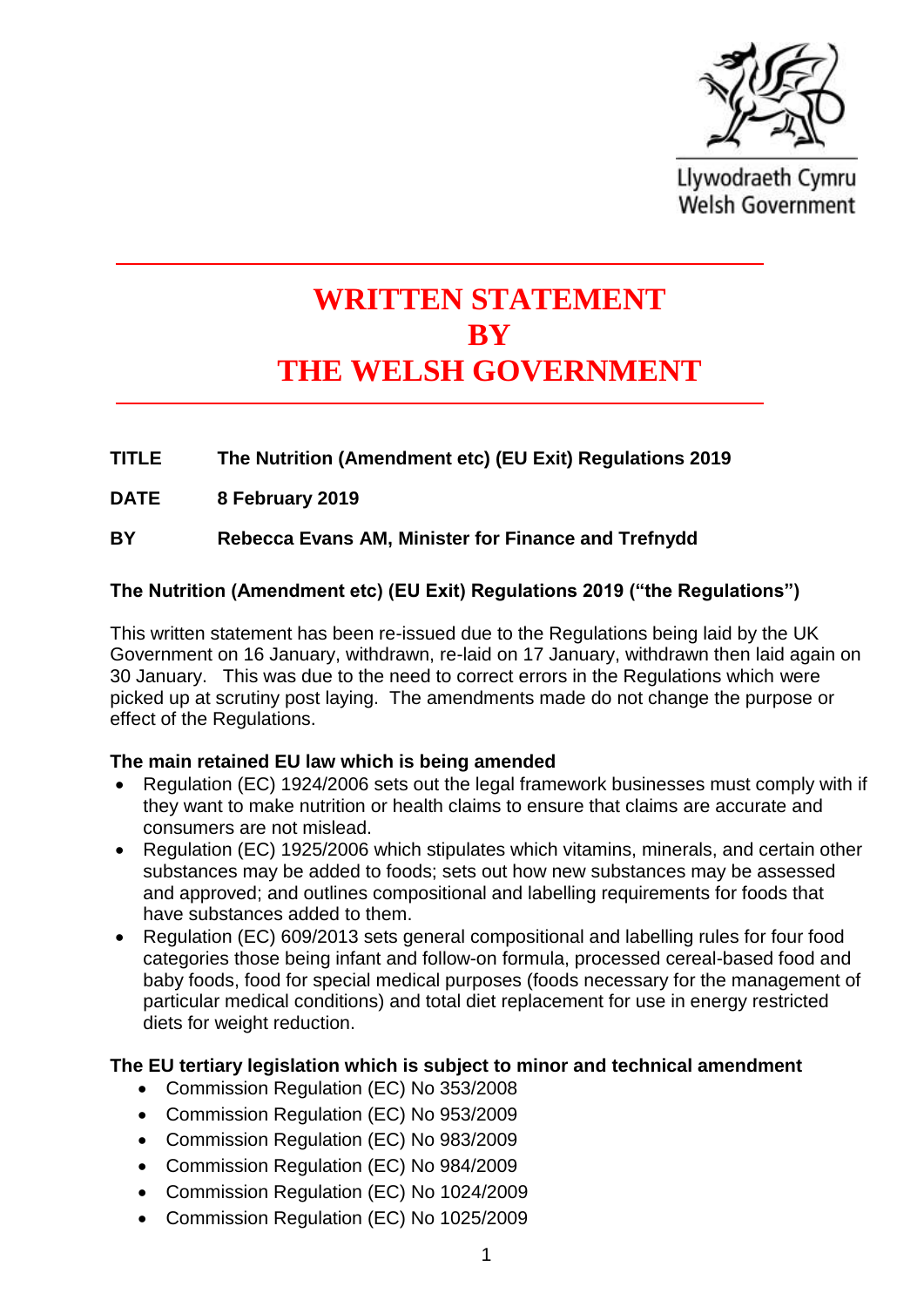- Commission Regulation (EC) No 1167/2009
- Commission Regulation (EC) No 1168/2009.
- Commission Regulation (EU) No 375/2010
- Commission Regulation (EU) No 382/2010
- Commission Regulation (EU) No 383/2010
- Commission Regulation (EU) No 384/2010
- Commission Regulation (EU) No 957/2010
- Commission Regulation (EU) No 958/2010
- Commission Regulation (EU) No 1161/2010
- Commission Regulation (EU) No 1162/2010
- Commission Regulation (EU) No 432/2011
- Commission Regulation (EU) No 440/2011
- Commission Regulation (EU) No 665/2011
- Commission Regulation (EU) No 666/2011
- Commission Regulation (EU) No 1160/2011
- Commission Regulation (EU) No 1170/2011
- Commission Regulation (EU) No 1171/2011
- Commission Implementing Regulation (EU) No 307/2012
- Commission Regulation (EU) No 378/2012
- Commission Regulation (EU) No 379/2012
- Commission Implementing Regulation (EU) No 489/2012
- Commission Regulation (EU) No 1048/2012
- 2013/63/EU: Commission Implementing Decision
- Commission Regulation (EU) No 851/2013
- Commission Regulation (EU) No 1017/2013
- Commission Regulation (EU) No 1066/2013
- Commission Regulation (EU) No 40/2014
- Commission Regulation (EU) No 155/2014
- Commission Regulation (EU) No 175/2014
- Commission Regulation (EU) No 1135/2014
- Commission Regulation (EU) No 1154/2014
- Commission Regulation (EU) No 1226/2014
- Commission Regulation (EU) No 1228/2014
- Commission Regulation (EU) No 1229/2014
- Commission Regulation (EU) 2015/7
- Commission Regulation (EU) 2015/8
- Commission Regulation (EU) 2015/391
- Commission Regulation (EU) 2015/402
- Commission Regulation (EU) 2015/539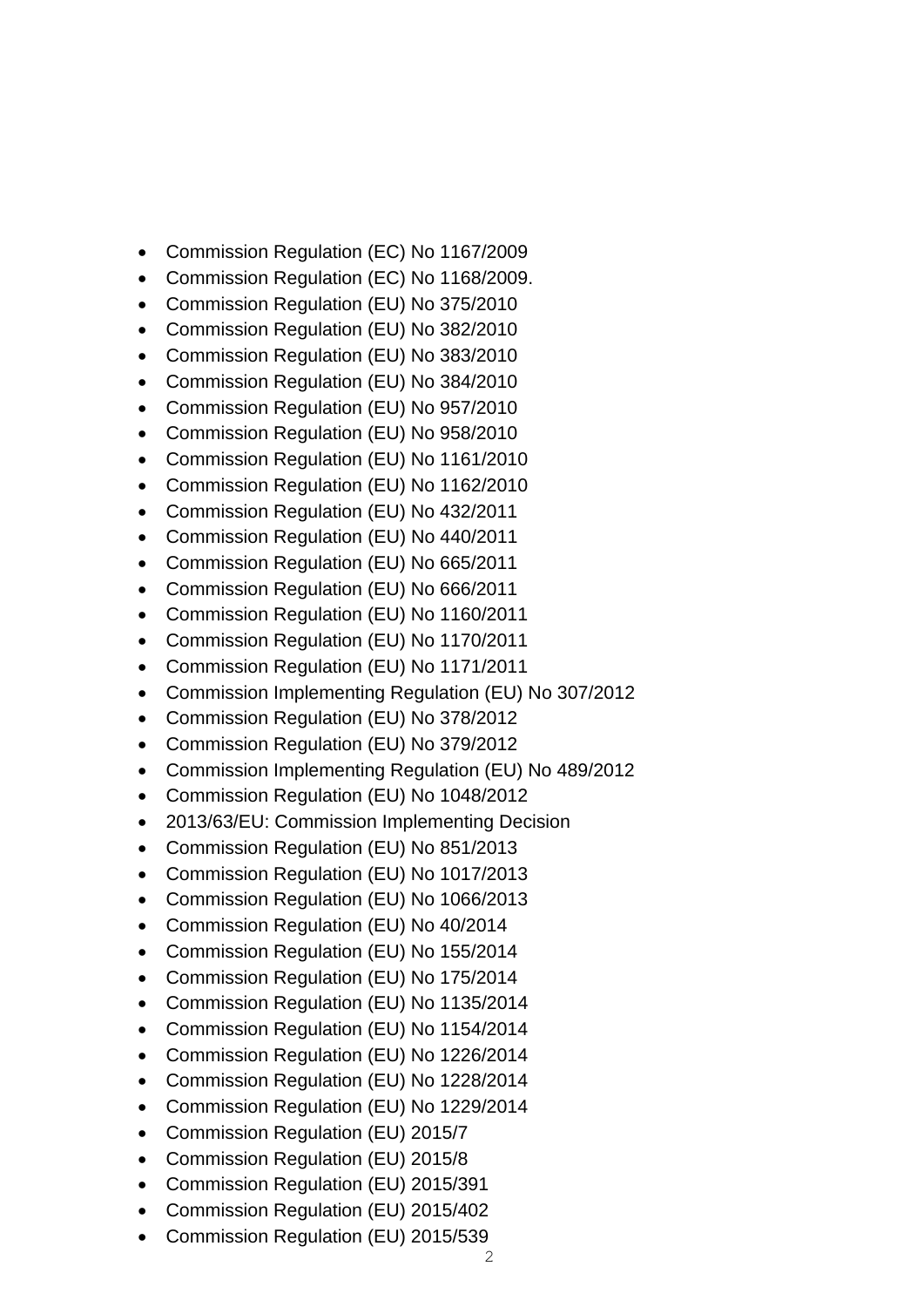- Commission Regulation (EU) 2015/1041
- Commission Regulation (EU) 2015/1052
- Commission Regulation (EU) 2015/1886
- Commission Regulation (EU) 2015/1898
- Commission Regulation (EU) 2015/2314
- Commission Delegated Regulation (EU) 2016/128
- Commission Regulation (EU) 2016/371
- Commission Regulation (EU) 2016/372
- Commission Implementing Regulation (EU) 2016/854
- Commission Regulation (EU) 2016/862
- Commission Regulation (EU) 2016/1379
- Commission Regulation (EU) 2016/1381
- Commission Regulation (EU) 2016/1389
- Commission Regulation (EU) 2016/1390
- Commission Regulation (EU) 2016/1411
- Commission Regulation (EU) 2016/1412
- Commission Regulation (EU) 2017/236
- Commission Implementing Regulation (EU) 2017/672
- Commission Implementing Regulation (EU) 2017/676
- Commission Regulation (EU) 2017/1200
- Commission Regulation (EU) 2017/1201
- Commission Regulation (EU) 2017/1202
- Commission Regulation (EU) 2018/199
- Commission Regulation (EU) 2018/1555
- Commission Regulation (EU) 2018/1556

### **The EU tertiary legislation which is being revoked**

• Commission Regulation (EU) No 907/2013

#### **Any impact the SI may have on the Assembly's legislative competence and/or the Welsh Ministers' executive competence**

The Regulations contain provision which enable the Welsh Ministers to exercise functions in relation to Wales without encumbrance. It also contains provision whereby the Welsh Ministers could provide consent to the Secretary of State to exercise functions in relation to Wales on their behalf.

Functions transferred to the Secretary of State with consent would constitute functions of a Minister of the Crown for the purposes Schedule 7B to Government of Wales Act 2006. This therefore may be a relevant consideration in the context of the Assembly's competence to legislate in the future in these areas.

### **The purpose of the amendments**

The purpose of the amendments is to correct deficiencies arising from the UK leaving the European Union in the retained direct EU legislation relating to nutrition. The Regulations